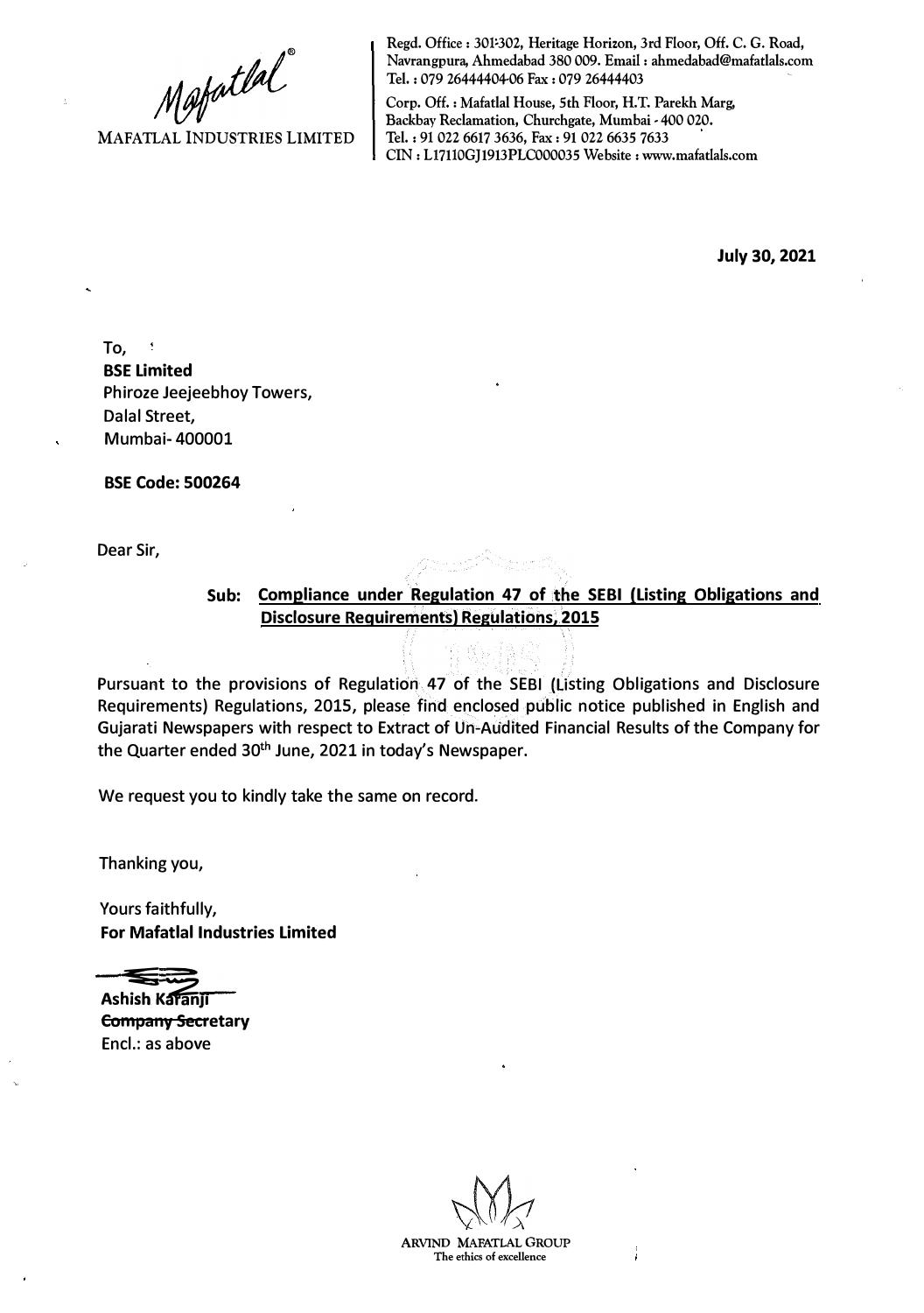

**BOR BILLI** 

Mestatlal

ફાયનાન્સિયલ એક્સપ્રેસ

## **MAFATLAL INDUSTRIES LIMITED**

Regd. Office: 301-302, Heritage Horizon, 3rd Floor, Off C. G. Road, Navrangpura, Ahmadabad - 380 009 Tel: 079-2 6444404-06; Fax: 079-26444403 Email: ahmedabad@mafaUals.com; **Website:** www.mafatlals.com Corporate Identification No.: L17110GJ1913PLC000035

## **EXTRACT OF UNAUDITED STANDALONE AND CONSOLIDATED FINANCIAL RESULTS FOR THE QUARTER ENDED 30TH JUNE, 2021** (*T* in lakhs)

|                | <b>PARTICULARS</b>                                    | <b>Standalone</b>                |                                           |                  |                          | <b>Consolidated</b>              |                                            |                    |                          |
|----------------|-------------------------------------------------------|----------------------------------|-------------------------------------------|------------------|--------------------------|----------------------------------|--------------------------------------------|--------------------|--------------------------|
| Sr.<br>No.     |                                                       | For the three months<br>ended on |                                           |                  | For the year<br>ended on | For the three months<br>ended on |                                            |                    | For the year<br>ended on |
|                |                                                       | 2021                             | 30th June, 31st March, 30th June,<br>2021 | 2020             | 2021                     | 2021                             | 31st March, 30th June, 31st March,<br>2021 | 30th June.<br>2020 | 31st March.<br>2021      |
|                |                                                       | <b>Unaudited</b>                 | <b>Unaudited</b>                          | <b>Unaudited</b> | <b>Audited</b>           | <b>Unaudited</b>                 | <b>Unaudited</b>                           | <b>Unaudited</b>   | <b>Audited</b>           |
|                | <b>Total Income from Operations</b>                   | 12,404.91                        | 22.192.54                                 | 4,913.27         | 63,784.20                | 12,493.81                        | 22.232.93                                  | 4.919.09           | 63,852.03                |
| $\overline{2}$ | Net Profit / (Loss) for the period (before Tax,       |                                  |                                           |                  |                          |                                  |                                            |                    |                          |
|                | <b>Exceptional and/or Extraordinary items)</b>        | (552.65)                         | (285.46)                                  | (1.939.79)       | (5,027.65)               | (541.89)                         | (294.34)                                   | (1,939.79)         | (5,047.78)               |
| 3              | Net Profit / (Loss) for the period before tax         |                                  |                                           |                  |                          |                                  |                                            |                    |                          |
|                | (after Exceptional and / or Extraordinary items)      | (1,569.37)                       | (617.72)                                  | (3,758.90)       | (9, 111.03)              | (1,558.61)                       | (626.60)                                   | (3,758.90)         | (9, 131.16)              |
|                | Net Profit / (Loss) for the period after tax          |                                  |                                           |                  |                          |                                  |                                            |                    |                          |
|                | (after Exceptional and/or Extraordinary items)        | (1,646.05)                       | (882.11)                                  | (3,758.90)       | (9,375.42)               | (1,635.29)                       | (892.25)                                   | (3,758.90)         | (9,396.81)               |
| 5              | Total Comprehensive Income for the period             |                                  |                                           |                  |                          |                                  |                                            |                    |                          |
|                | [Comprising Profit /(Loss) for the period (after tax) |                                  |                                           |                  |                          |                                  |                                            |                    |                          |
|                | and Other Comprehensive Income (after tax)]           | 8,970.74                         | 7,031.44                                  | 544.89           | 18,173.89                | 8,981.50                         | 7,021.30                                   | 544.89             | 18,152.50                |
| 6              | <b>Equity Share Capital</b>                           | 1,392.43                         | 1,392.43                                  | 1,391.28         | 1,392.43                 | 1,392.43                         | 1,392.43                                   | 1,391.28           | 1,392.43                 |
|                | Reserves (excluding Revaluation Reserve)              |                                  |                                           |                  | 45,270.66                |                                  |                                            |                    | 45,256.20                |
| 8              | (Loss) / earnings per share                           |                                  |                                           |                  |                          |                                  |                                            |                    |                          |
|                | (face value of Rs. 10/- per share) (not annualized)   |                                  |                                           |                  |                          |                                  |                                            |                    |                          |
|                | - Basic and Diluted                                   | (11.82)                          | (6.39)                                    | (27.02)          | (67.38)                  | (11.74)                          | (6.46)                                     | (27.02)            | (67.53)                  |

## **Notes:**

1 The said results have been reviewed by the Audit Committee and approved by the Board of Directors of the Company at its meeting held on 29th July, 2021.<br>2 The above is an extract of the detailed format of the Financial R 2 The above is an extract of the detailed format of the Financial Results for the quarter ended 30th June, 2021 filed with the Bombay Stock Exchange under Regulation 33 of the SEBI (Listing Obligations and Disclosure Requirements) Regulations, 2015. The full format of the said Financial Results are available on the website of the Company at 'www.mafatlals.com' and also available on the website of Stock Exchange at 'www.bseindia.com'.

Place: Mumbai Date: 29th July, 2021

**ARVIND MAFATLAL GROUP** The ethics of ex ællence

By Order of the Board For **Mafatlal Industries Limited** Sd/- *>.* H.A.MAFATLAL ll=::en:-ce""==������=�==�D�IN:�- 000 09872